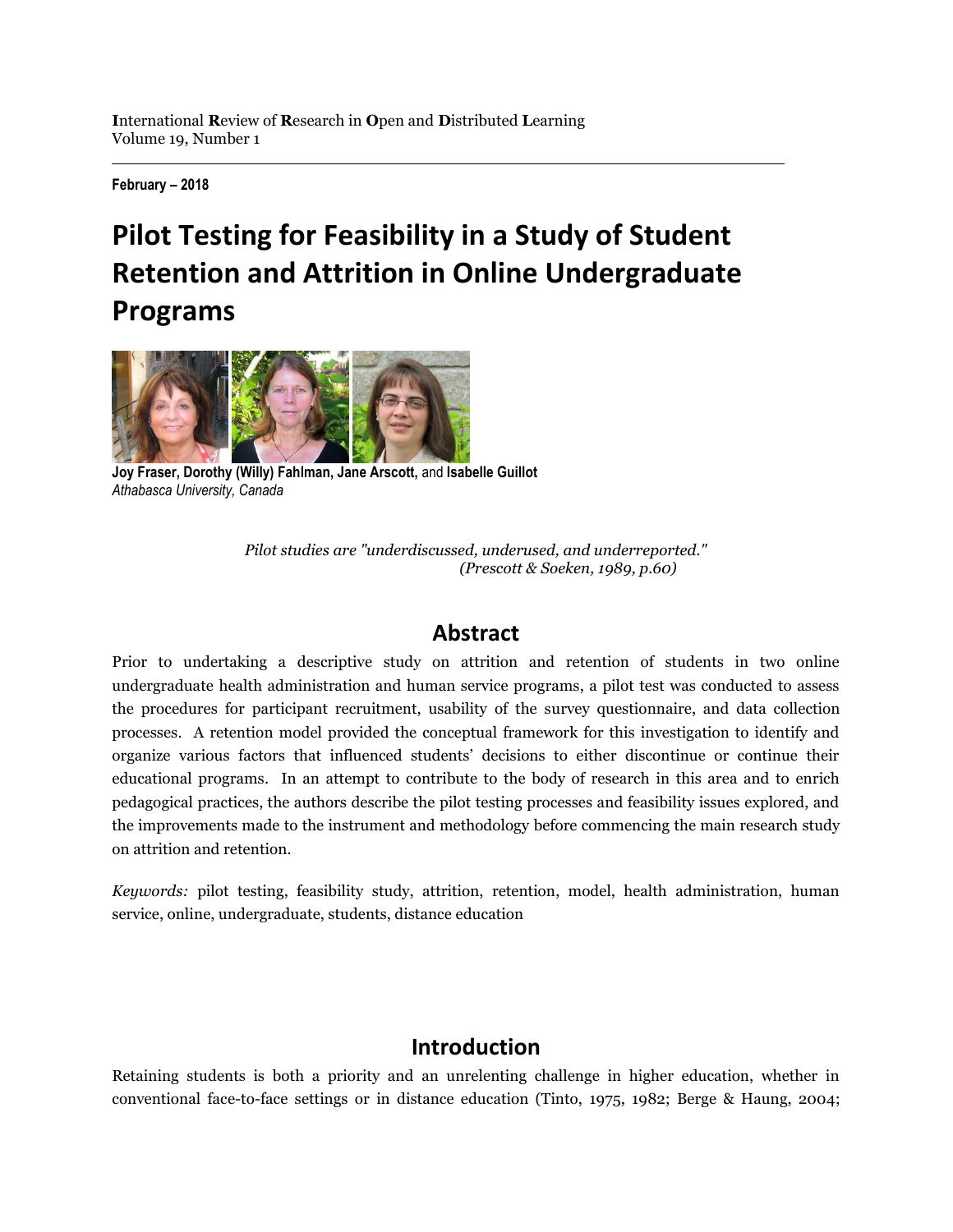Heyman, 2010; Rintala, Andersson, & Kairamo 2011). Tinto's (1982) analyses of undergraduate degree completion rates from 1880-1980 prompted him to say "rates of dropout from higher education have remained strikingly constant over the past 100 years" (p. 694). He observed that students were dropping out at a rate of 45% with little variation over time. More than three decades after Tinto's study, the problem of retention persists in higher education generally, and is an even greater concern in distance and distributed learning contexts. Indeed, attrition and retention became the focus of concern for an investigation in the Bachelor of Health Administration (HADM) and Human Service (HSRV) programs delivered online at a single open and online university.

As a precursor to the main descriptive study on attrition and retention, a pilot study was conducted to determine the feasibility of using a survey questionnaire and the recruitment and data collection processes. The online survey instrument was structured around a retention model that the researchers had not previously employed. It was believed that the model would provide an effective framework for organizing the factors contributing to students' decisions to either discontinue or continue their online studies.

Historically, pilot and feasibility studies were not usually reported, and nor were they topics of much discussion in the research literature. While to some extent this continues to be the case in educational research, pilot and feasibility studies have recently become the focus of extensive debate in the healthrelated literature. It would be beneficial if similar attention were given to pilot and feasibility studies in the broader research context, including the education community. In an attempt to contribute to the body of research in this area, the authors describe the pilot testing process, the specific feasibility issues explored, and modifications made to prepare for the main study on attrition and retention in distance education. First, some background information is provided, including a definition of terms; followed by a discussion of the purpose, differences, and similarities of pilot and feasibility studies described in the literature. The definitions and purposes proposed in the health research are relevant to and help inform educational research, and are therefore included in the background discussion in this paper.

### **Background on Pilot and Feasibility Studies**

### **Definition of Terms**

In general, a pilot precedes and is closely related to a larger study (Prescott & Soeken, 1989; Lancaster, Dodd, & Williamson, 2004; Eldridge et al., 2016). A pilot is often viewed synonymously with a "feasibility study intended to guide the planning of a large scale investigation" (Thabane et al., 2010, p. 1). In effect, pilots comprise a risk mitigation strategy to reduce the chance of failure in a larger project.

The word *pilot* has several different meanings in the research literature; however, as Eldridge et al. (2016) point out, definitions of pilot studies usually focus on an experiment, project, or development undertaken in advance of a future wider experiment, project, or development. In other words, a pilot study facilitates decision-making, and therefore serves as "a small-scale experiment or set of observations undertaken to decide how and whether to launch a full-scale project" (Collins English Dictionary, 2014, para 1).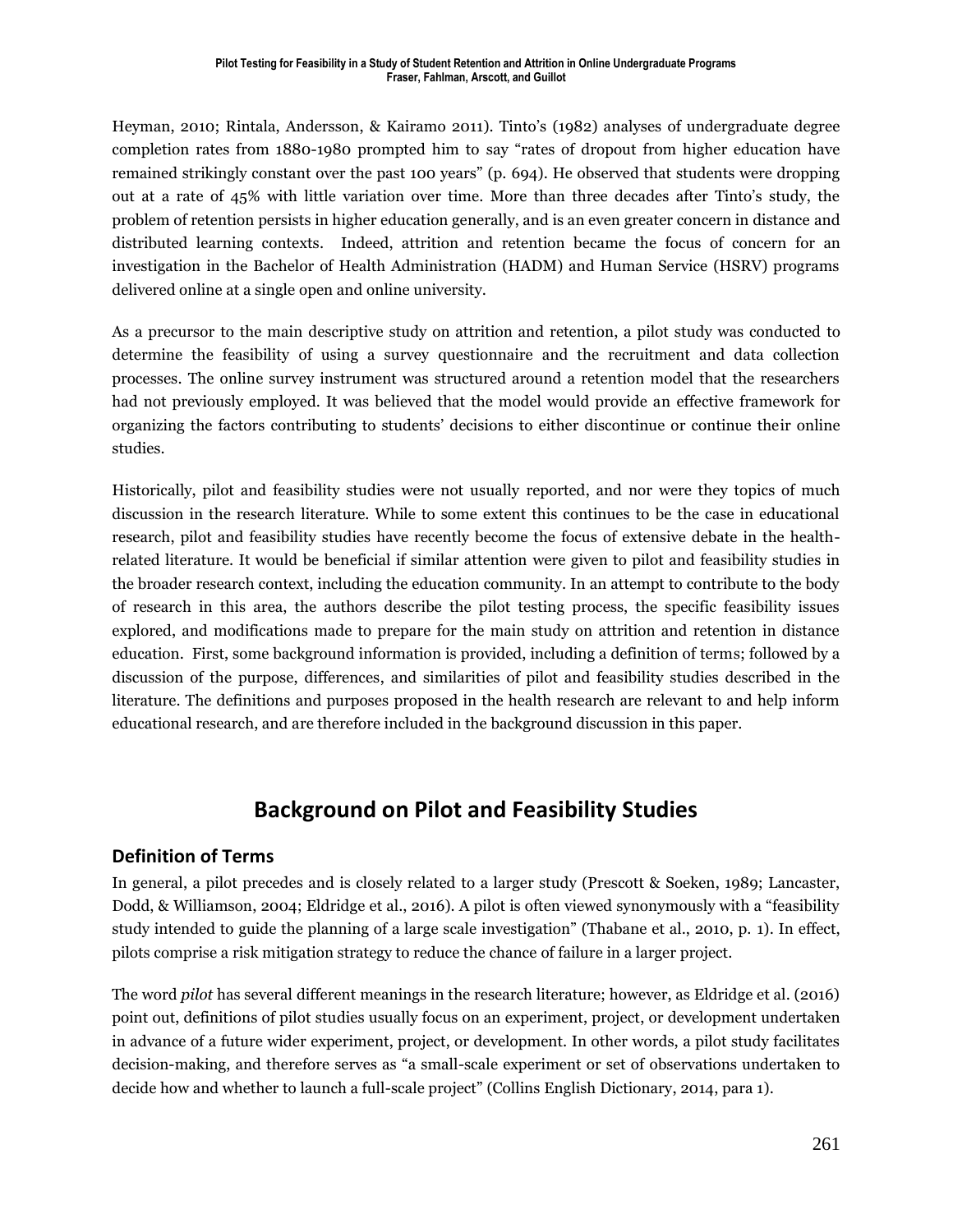An informal term often used for feasibility is *doability*; Eldridge et al. (2016) observed that outside of the health context, definitions of feasibility and feasibility studies focus on the likelihood of being able to do something easily or conveniently, and on the "assessment of the practicality of a proposed plan or method" (para. 16). Moore, Carter, Nietert, and Stewart (2011) noted that pilot studies imply feasibility to the extent that they are "preparatory studies designed to test the performance characteristics and capabilities of study designs, measures, procedures, recruitment criteria, and operational strategies that are under consideration for use in a subsequent, often larger, study" (p. 332).

There is no clear distinction between *pilots*, *pilot trials*, and *feasibility studies* in the way the terms are used (Thabane et al. 2010). van Teijlingen and Hundley (2002) argued that "[t]he term 'pilot studies' refers to mini versions of a full-scale study (also called 'feasibility' studies), as well as the specific pretesting of a particular research instrument such as a questionnaire or interview schedule" (p. 1). Bowen et al. (2009) similarly used the term feasibility study "to encompass any sort of study that can help investigators prepare for full-scale research leading to intervention" (p. 453).

Arain, Campbell, Cooper, and Lancaster (2010) do not agree that the terms pilot and feasibility can be used interchangeably; these authors contend that a feasibility study is undertaken to determine important components critical to the development of the main study, whereas a pilot study is the conduct of the main study in miniature. This aligns with others who suggest that due to the specific goals of each, pilot and feasibility studies are mutually exclusive. For example, Bugge et al. (2013) noted that feasibility studies are designed to "ask questions about whether the study can be done" and they agreed that pilot trials are "a miniature version of the main trial, which aim to test aspects of study design and processes for the implementation of a larger main trial in the future" (p. 2).

The numerous, and conflicting definitions and interpretations; differences in current usage, and diverse opinions in the health research community regarding the concepts of pilot and feasibility; motivated Eldridge et al. (2016) to undertake extensive work to clarify the issue. They concluded that rather than viewing pilot and feasibility studies as separate entities, pilot studies are best defined as subsets of feasibility studies; therefore, feasibility is conceptualized as "an overarching concept for studies assessing whether a future study, project or development can be done" (para. 23). This means that all studies aiming to assess "whether a future [randomized control trial] RCT is doable [are defined] as 'feasibility studies'" (Eldridge et al., 2016, para. 30). Hence, a systematic review or meta-analysis of the research literature could be classified as a feasibility study, but not as a pilot study. Moreover, these authors determined that although "all pilot studies are feasibility studies…not all feasibility studies are pilot studies" (Eldridge et al., 2016, para. 17).

Eldridge's team (2016) propose that even though a pilot study could ask the same questions as a feasibility study, a pilot has specific design features. Consequently, they noted that:

While piloting is also concerned with whether something can be done and whether and how we should proceed with it, it has a further dimension; piloting is implementing something, or part of something, in a way you intend to do it in future to see whether it can be done in practice (para. 17).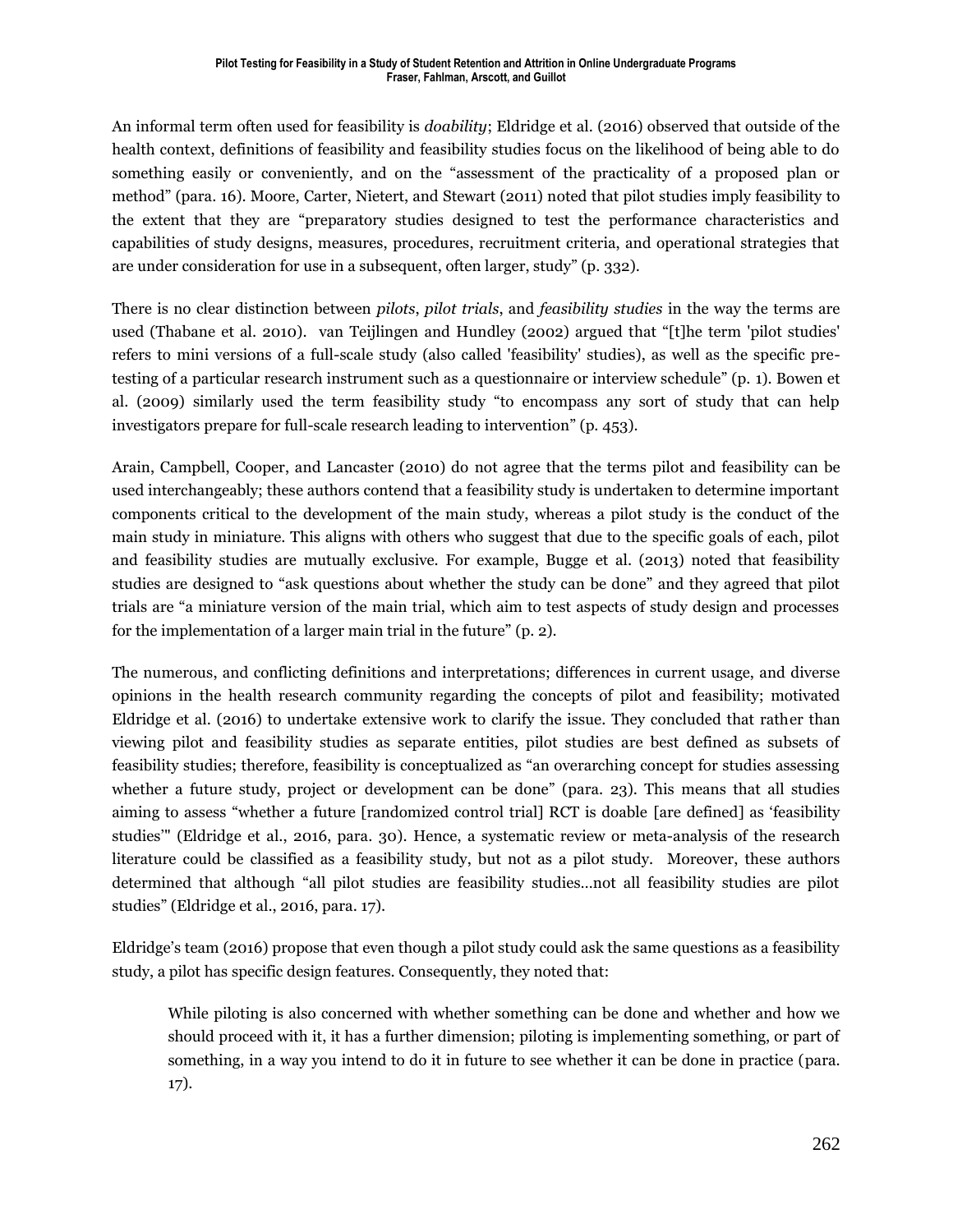#### **Purpose of Pilot and Feasibility Studies**

**Pilot studies**. In research textbooks from the 1980s, the purported purpose of pilot studies was generally only to test, on a small scale, the steps outlined in a previously-developed research plan, and then based on the results of the pilot, revisions would subsequently be made to the plan (Ackerman, & Lohnes, 1981; Brink & Wood, 1983; Burns & Grove, 1987; Lieswiadomy, 1987; Polit & Hungler, 1987). It has been suggested that many researchers had misconceptions that pilot studies required too much time and energy for the research team to bother with them, given their narrow range of purposes (Prescott & Soeken, 1989; Hinds & Gattuso, 1991). But as Cope (2015) observed, while a pilot or feasibility study could be seen as "a burden or an added step in conducting a large-scale study," researchers can realize benefits from these investigations that "outweigh the added effort and increase the likelihood of success" (p.196) even if there is no guarantee that they will avoid all problematic issues for the main study. Pilot study results can help identify actual and potential problems that researchers can address before beginning the anticipated future study. It has long been recognized that when used this way, "pilot work serves to guide the development of a research plan instead of being a test of the already-developed plan" (Prescott & Soeken, 1989, p. 60).

Researchers have come to understand that not only can pilots help answer methodological questions that could guide the researcher toward "empirically determined non-arbitrary answers to design issues" that need to be addressed (Prescott & Soeken, 1989, p. 60), pilot studies can serve other important purposes (Doody & Doody, 2015). An investigator might undertake a pilot in order to evaluate the execution of the methods and feasibility of recruitment, randomization, retention, measurement, and assessment procedures; the implementation of new procedures and interventions (Leon, Davis, & Kraemer, 2011); refining new and existing tools (Polit & Beck, 2004), or widening or narrowing eligibility criteria for the recruitment of participants (Conn, Algase, Rawl, Zerwic, & Wyman 2010). For instance, Chu (2013) conducted a pilot study on teacher efficacy to evaluate the clarity of the items to be used in the formal study in order to ensure that measurement instruments were reliable and valid in the educational context before undertaking the formal study.

A pilot study is often performed to test the feasibility of techniques, methods, questionnaires, and interviews and how they function together in a particular context; it can also reveal ethical and practical issues that could hamper the main study (Doody & Doody, 2015). Therefore, pilot studies help researchers identify design flaws, refine data collection and analysis plans; gain experience with and train the research team; assess recruitment processes; and learn important information about participant burden prior to undertaking the larger study (Prescott & Soeken, 1989; Beebe, 2007). If participants experience difficulty in completing survey instruments, this may prompt researchers to modify item wording, change the order in which questions are presented, or alter the instrument format (Conn et al., 2010). There is strong support in the literature that pilot studies should be undertaken to identify and mitigate risks associated with future study design, sample size, sample selection, data collection, data management, and data analysis (Jairath, Hogerney, & Parsons, 2000; Moore et al., 2011).

**Feasibility studies.** Feasibility studies evaluate individual critical components necessary for the large-scale study, such as participant recruitment, ability to execute the intervention, and accuracy of the intervention protocol (Arain et al., 2010; Tickle-Degnen, 2013). Conducting a feasibility study can be seen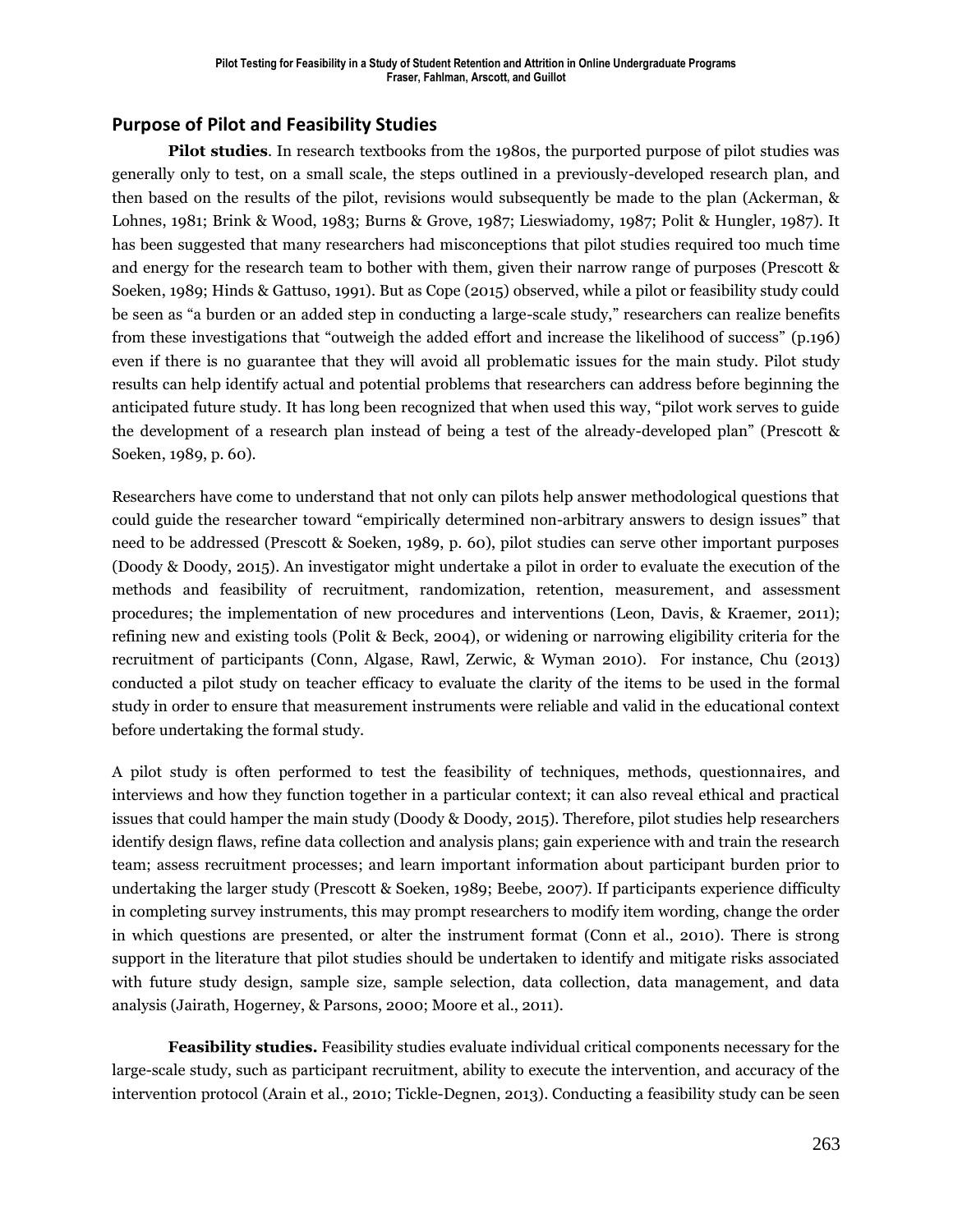as "a developmental learning process in which the study procedures and intervention can be adapted as necessary during the study to achieve the most promising outcomes" (Dobkin, 2009, p. 200). Following a feasibility study, the researchers identify strategies to address any challenges, and revise components as necessary prior to designing a pilot study to evaluate intervention outcomes in a more formal manner.

While there seems to be little difference from pilots, feasibility studies tend to focus on the *process* of developing and implementing an intervention and result in preliminary examination of participant responses to the intervention (Gitlin, 2013; Orsmond & Cohn, 2015). Dobkin (2009) highlights that "[b]ecause adaptation is an important feature of feasibility studies, establishing fidelity to demonstrate that the intervention procedures or protocols were implemented as intended most likely occurs in the pilot stage" (p. 200). Pilot studies, on the other hand, "more clearly focus on outcomes, rather than process, and include a more controlled evaluation of participant responses to the intervention" (Orsmond & Cohn, 2015, p. 2).

Lee, Whitehead, Jacques, and Julious (2014) agreed that the purpose of pilot trials is "to provide sufficient assurance to enable a larger definitive trial to be undertaken" (p.1), but they disagree with the order of feasibility and pilot studies described above. Instead, they support the notion put forth by Leon, Davis, and Kraemer (2011) that pilot results are meant to inform feasibility and identify modifications needed in the design of a larger, ensuing hypothesis testing study. They argue that a pilot serves an earlier-phase developmental function that will enhance the probability of success in larger subsequent studies; through pilot studies investigators are able to assess recruitment rates, usability of instruments, or whether certain technologies can be implemented and make indicated changes.

Leon et al. (2011), as well as Lee et al. (2014) caution that while a pilot study might be the first step needed when exploring new interventions or procedures, or innovative applications of an existing one, pilot studies are not used for hypothesis testing, or for evaluating safety, efficacy, and effectiveness. Therefore, feasibility and pilot studies are not expected to have the large sample sizes that are needed to adequately power statistical null hypothesis testing (Thabane et al., 2010). Moreover, "the outcomes of most feasibility and pilot studies should be measured with descriptive statistics, qualitative analysis, and the compilation of basic data related to administrative and physical infrastructure" (Tickle-Degnen, 2013, p. 171). Lee et al. (2014) observed that "pilot studies are more about learning than confirming: they are not designed to formally assess evidence of benefit;" and as such, it is usually more informative to provide an estimate of the range of possible responses (p. 10). Furthermore, Williams (2016) noted "that most journals do not expect to see an assessment of the effectiveness of interventions in articles reporting on feasibility or stand-alone pilot studies" (p. 8).

### **Publication**

In the past, it was unusual to see publications of pilot or feasibility studies; reports were rarely seen of any testing of the processes, resources, and management of clinical trials (Tickle-Degnen, 2013). Although it is now much more common for pilot studies in medicine and nursing to be reported in the research literature (Thabane et al. 2010; Morin, 2013; Lancaster, 2015), it is less common in other fields and with other types of research, such as pilot studies of action research, or other qualitative methods (van Teijlingen & Hundley, 2002). Nevertheless, because of the many benefits that could be gained from the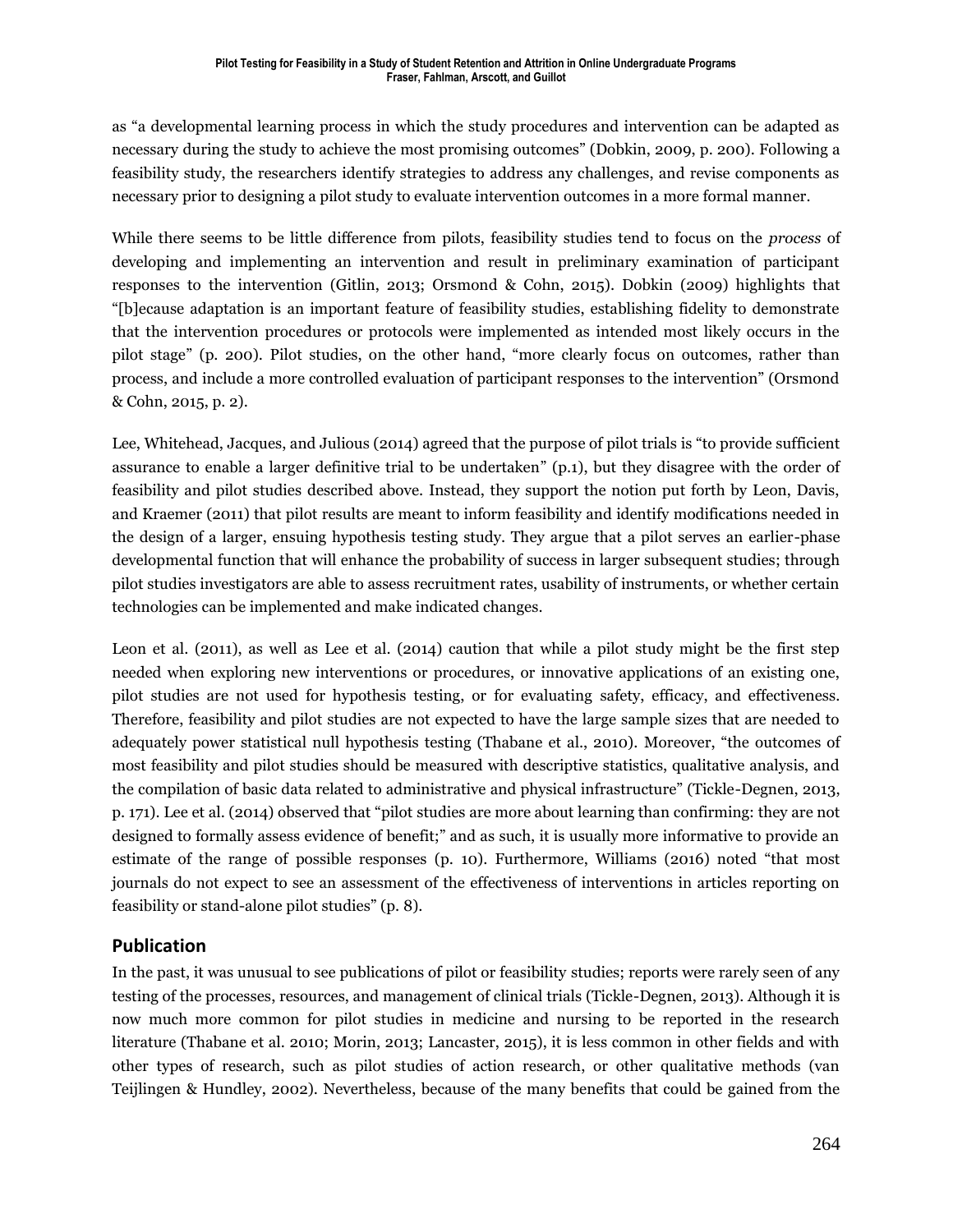sharing of information gleaned from these studies (Arain et al., 2010; Leon et al., 2011; Morin, 2013), researchers are encouraged to publish the results of pilot and feasibility studies (Eldridge et al., 2016).

Publishing is important for a number of reasons, not the least of which is that learning from the results of other pilot projects could potentially conserve time, energy, and research resources (Hinds & Gattuso, 1991; Doody & Doody, 2015; Eldridge et al., 2016). Additionally, the publishing of pilot outcomes in one field could facilitate collaborative projects with individuals in other areas once they are informed of the researcher's interests; what is learned in one profession or disciplinary area can be applied to other fields. For example, information from publications in health literature is relevant to and can be applied in educational research, as is the case with Bowen et al.'s (2009) suggestions from public health research about how to decide whether or not to undertake feasibility studies. Sharing key information, including pitfalls, can prevent unnecessary duplication of efforts and over-expenditure of public resources. More importantly, in research involving humans, it can minimize the impact on human subjects (Connelly, 2008; Conn et al., 2010; Wolfe, 2013; Doody & Doody, 2015) and facilitate culturally competent research (Kim, 2011). Therefore, researchers have both scientific and ethical obligations to try to publish the results of every research endeavor (Thabane et al., 2010).

Not only should investigators be encouraged to report their pilot studies, they should report the improvements made to the study design and the research process as a result of the pilot (van Teijlingen & Hundley, 2002). In quantitative studies, in addition to feasibility objectives, researchers should indicate how feasibility was assessed and evaluated and how they dealt with any recruitment issues (Algase, 2009; Thabane et al., 2010; Leon et al., 2011). In qualitative studies, researchers should indicate how the effectiveness of the data-collection and analysis techniques were evaluated; results should be interpreted within the context of viability and when necessary, include what is needed to make the study viable (Arain et al., 2010; Thabane et al., 2010). O'Cathain et al. (2015) noted that reports should include a description of the methods used for both quantitative and qualitative analysis and findings.

### **Application to Distance Education**

Although many types of feasibility and pilot studies could be applicable to research in distance education, no framework or typology has been developed specifically for research in this field. Beyond the health arena, (where feasibility studies typically focus on preparing for drug trials in which a single drug or intervention is being tested for specific outcomes), published feasibility and pilot study frameworks are uncommon. In educational research, there is no single factor that might influence the behaviors and outcomes for students. Rather, a number of interrelated personal, circumstantial, and institutional factors (Berge & Haung, 2004) contribute to the learning and teaching experience and affect student outcomes. Moreover, educational outcomes are often theoretical constructs (preferences related to measures of student satisfactions) rather than direct observables (e.g., remediation of symptoms or a change in microbiology or physiology), and they are generally measured along a conceptual continuum (not a true count such as in tumor size or laboratory tests). Although course examinations and expected outcomes might be somewhat standardized, educational interventions are meant to be student-centered and highly individualized as opposed to highly standardized. Nevertheless, as described above, properly conducted pilot studies can greatly strengthen outcomes of the main study regardless of the field (van Teijlingen & Hundley, 2002; Cohen, Manion, & Morrison, 2007; Gudmundsdottir & Brock-Utne, 2010; Leon et al.,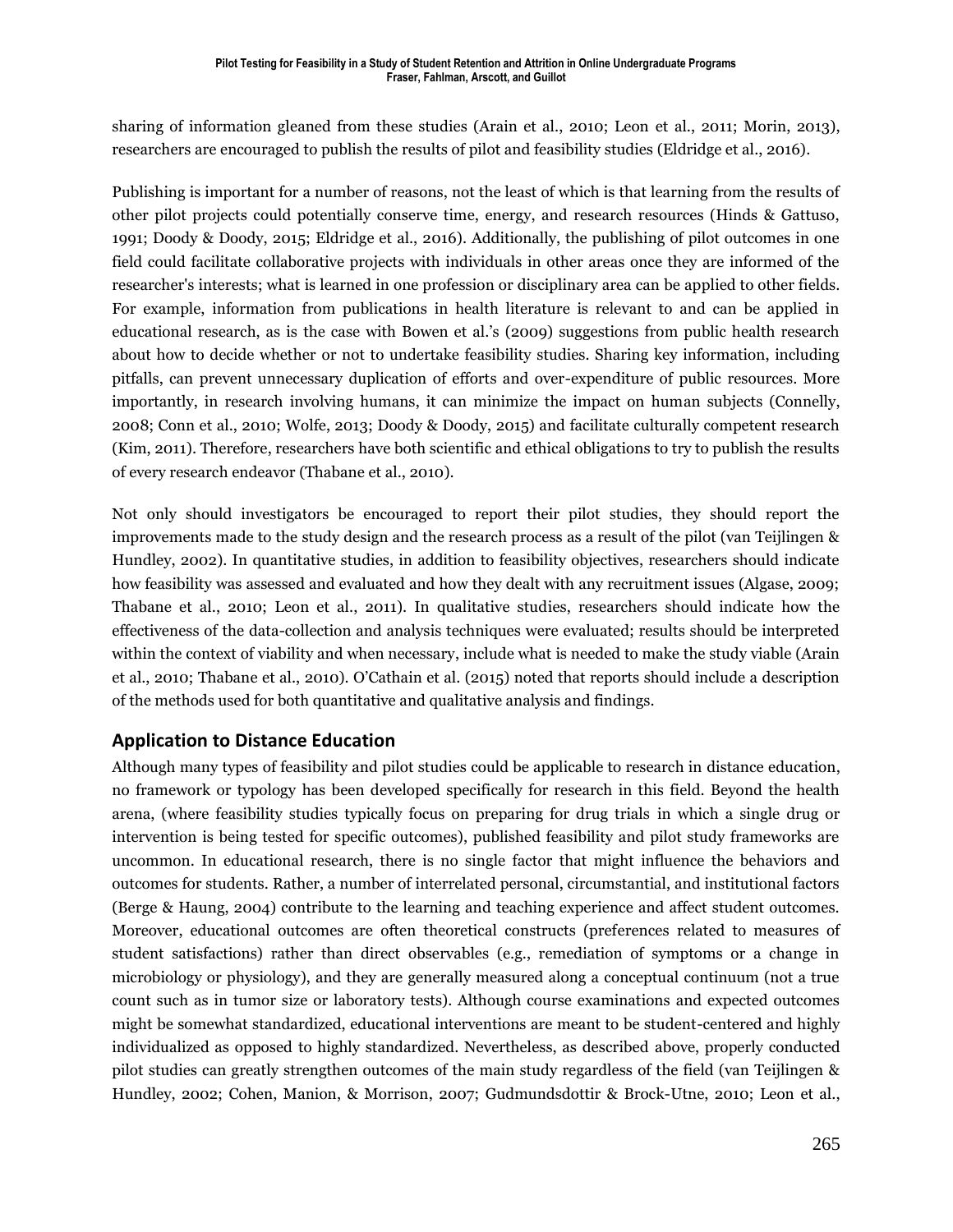2011; Doody & Doody, 2015). In the next section, we describe the process and outcomes of a pilot study conducted prior to the main study on attrition and retention in two undergraduate programs offered by distance education.

### **Pilot Study on Retention and Attrition**

For the purposes of this paper, the definition of pilot study put forth by Doody and Doody (2015) is used, where "a pilot study is a small-scale version of a planned study conducted with a small group of participants similar to those to be recruited later in the larger scale study" (p. 1074). The objective of the pilot study was to increase the probability of success in the main study by testing the feasibility of the procedures for recruitment and retention of participants, testing for content validity and face validity of the questions, and assessing the usability (including ease of access and navigation) of the technology employed for administering the questionnaire.

### **Methods**

### **Conceptual Framework**

Berge and Huang's (2004) conceptual framework (Figure 1) was selected for its usefulness in organizing the data and study outcomes. In this framework, the variables identified as affecting student retention are clustered into three main categories: personal, institutional, and circumstantial (Table 1). "[B]oth students and institutions can identify specific variables in these three functional groups when making decisions to persist or when developing programs leading to persistence that is highly contextual to student, institution and event" (Snow, 2016, p. 2).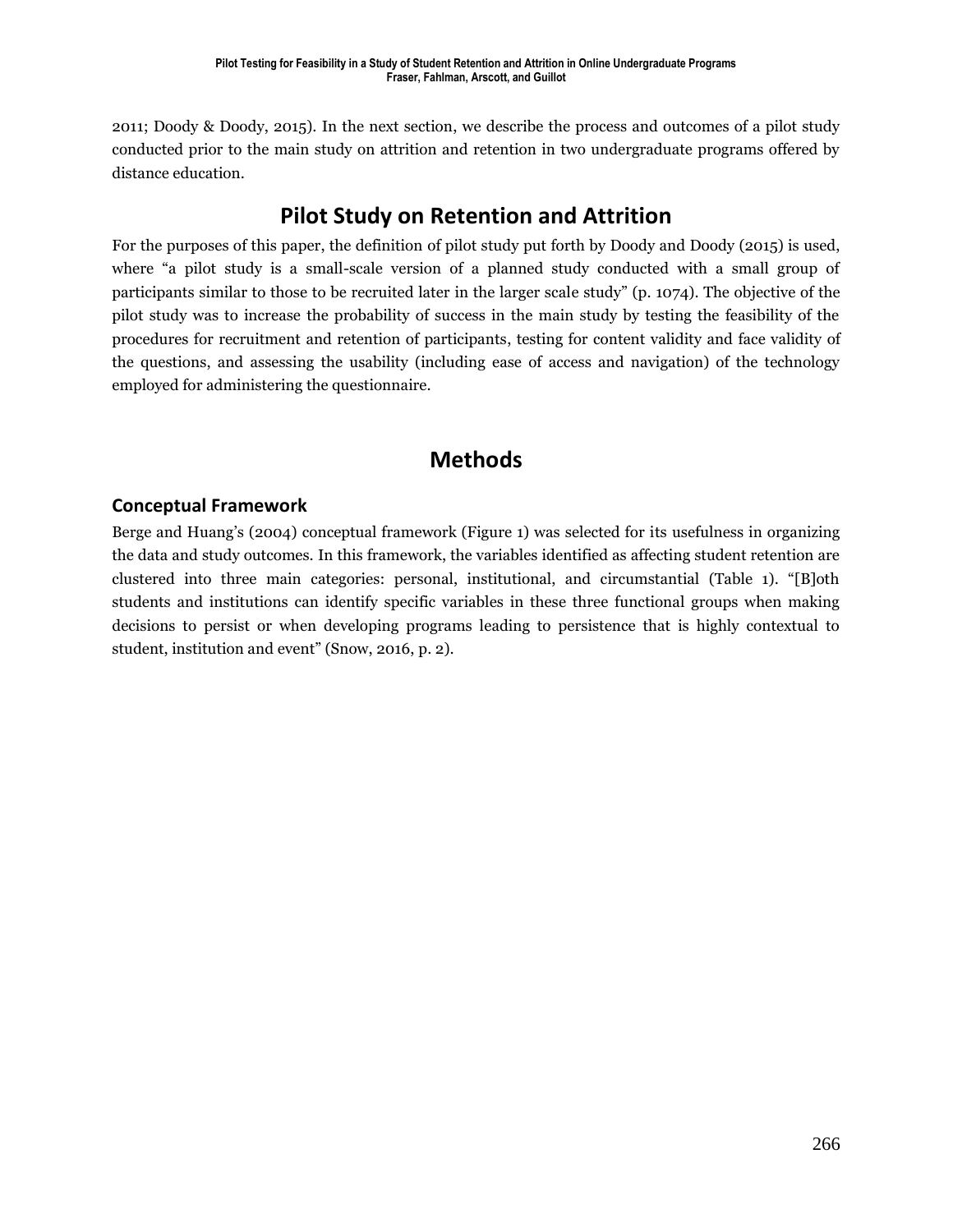

*Figure 1.* Sustainable retention model including e-learning. From "A model for sustainable student retention: A holistic perspective on the student dropout problem with special attention to e-learning," by Z. L. Berge and Y. P. Huang, 2004, *DEOSNEWS, 13*(5), p. 16. Reprinted with permission.

Table 1

*Range of Variables Affecting Retention* 

| Category      | Group                 | <b>Identified Variables</b>                |
|---------------|-----------------------|--------------------------------------------|
| Personal      | Demographic           | Age                                        |
|               | characteristics       | Ethnicity/race                             |
|               |                       | Gender                                     |
|               |                       | Parental educational level                 |
|               |                       | Parental expectations                      |
|               | Individual attributes | Academic skills and abilities              |
|               |                       | Learning strategies                        |
|               |                       | Motivation                                 |
|               |                       | Prior educational experiences              |
|               |                       | Self-efficacy for learning and performance |
|               |                       | Task value                                 |
|               |                       |                                            |
| Institutional | Organization          | Institutional attitudes:                   |
|               | characteristics       | <b>Beliefs</b>                             |
|               |                       | Values                                     |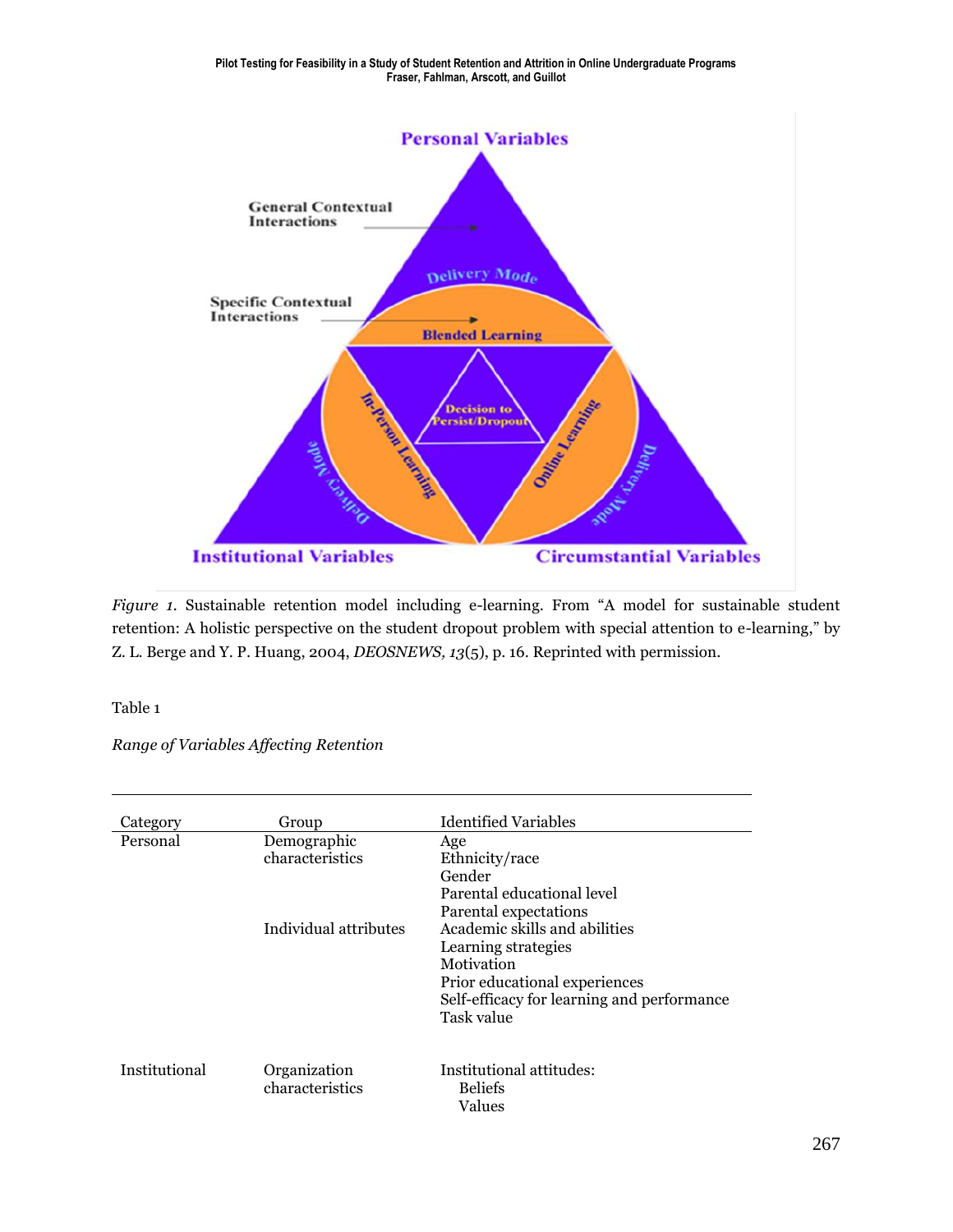|                | Academic and social<br>characteristics | Degree of congruence between the needs of<br>individual students and the philosophical<br>leanings of the institution<br>Learner support<br>Normative systems process<br><b>Structural processes</b> |
|----------------|----------------------------------------|------------------------------------------------------------------------------------------------------------------------------------------------------------------------------------------------------|
| Circumstantial | Institutional<br>interactions          | Social interactions with students<br>Academic interactions<br>Course design and facilitation                                                                                                         |
|                | External interactions                  | Student's:<br>Family circumstances<br>Responsibilities and perceived stress<br>The learner's life<br>Levels of satisfaction<br>Work                                                                  |

Randolph and Crawford (2013) posited that "studies such as Frankola (2001), Muilenberg and Berge (2005), and Young and Bruce (2011) have helped validate Berge and Huang's (2004) three-part theory" (p. 54), while Snow (2016) observed that although it "appears to provide a holistic approach to student retention, this model has neither been widely tested nor reviewed in academic circles" (p. 2). Hence, our decision to further test the model in the distance education context was based on a number of factors. First, it has been tested elsewhere, and found to be a useful model in the context of distance education (Tyler-Smith, 2006). Second, it is recognized as a model that is flexible, "context specific" and "allows adopters to address variables as they are deemed relevant" (Berge & Huang, 2004, para. 22), and can be adapted to particular settings in ways that best enable researchers to examine which factors facilitate retention or contribute to attrition. For example, from an institutional perspective, researchers can identify areas where institutional support could affect retention rates such as "curriculum and instruction, academic and social supports, and institutional management" (Berge & Huang, 2004, para. 29).

### **Participants**

The researchers of this pilot study shared the view that in any discussion of learner attrition, one needs to consider the factors that learners themselves cite as reasons for dropping out or not completing. The learner's perception of what constitutes a barrier to continuation or a factor contributing to discontinuation or continuation, provides valuable insights in designing and implementing distance courses, continuing or improving the processes, support mechanisms, and strategies that can enhance retention. Therefore, our goal was to gain the perspective of those who discontinued their studies and those who graduated from the Health Administration (HADM) & Human Services (HSRV) programs at a single open and online university.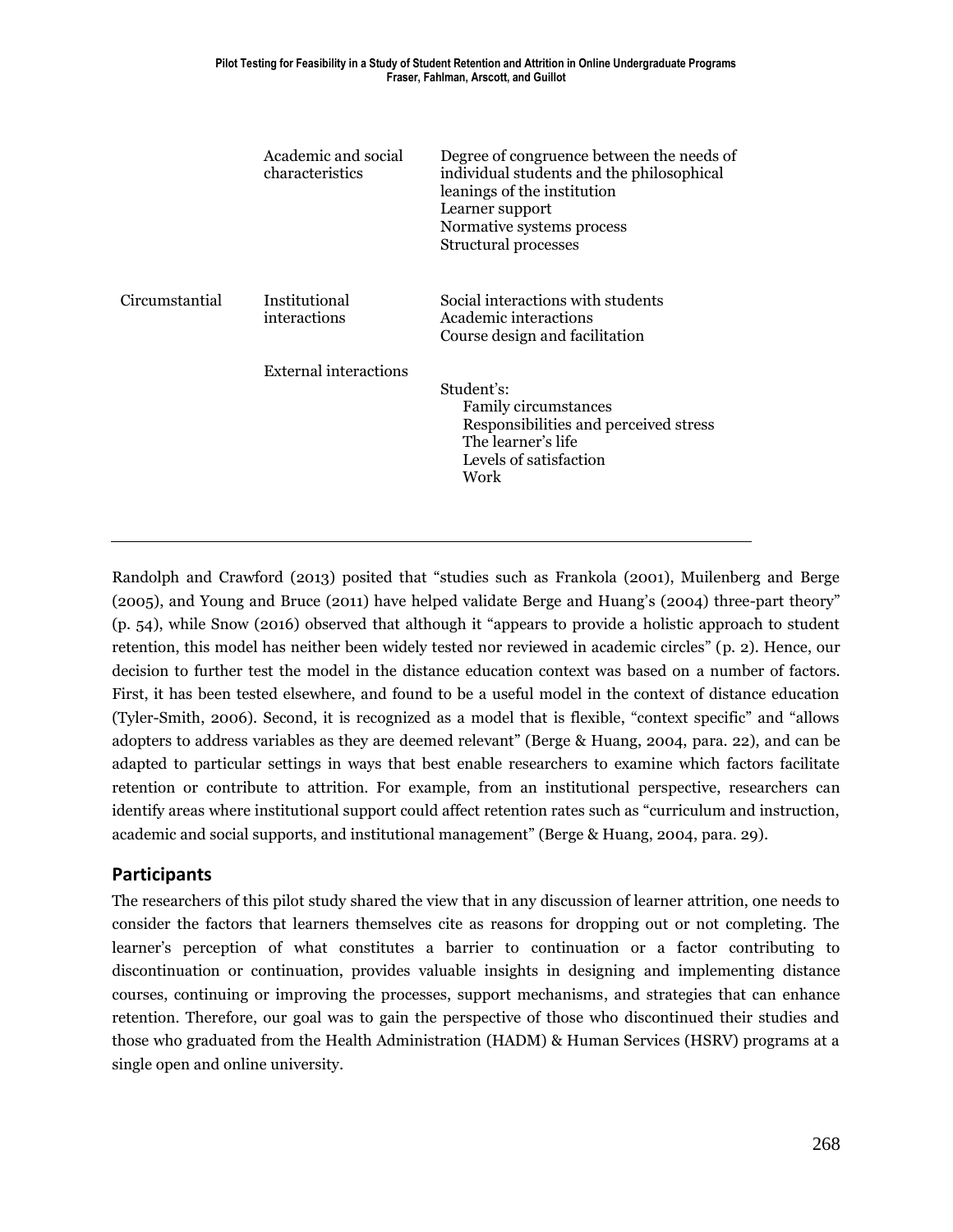#### **Pilot Testing for Feasibility in a Study of Student Retention and Attrition in Online Undergraduate Programs Fraser, Fahlman, Arscott, and Guillot**

The Office of the Registrar provided the student non-completion and graduate data from January 1, 2010 to December 31, 2014. It was originally anticipated that the pilot testing would include a sample of up to 10 students; however, members of the Ethics Review Board questioned whether there would be an adequate response rate from students who had left the two programs, especially those who left a number of years prior to the study. Therefore, the pilot sample was expanded to enable more thorough testing of the response rate, the feasibility of achieving a viable sample for the pilot testing of the survey instrument, and the research processes planned for the main study.

To test our assumption that past students would respond regardless of when they left the programs, all students from the two programs were included if they met the completion and attrition criteria for the entire year (January 1 to December 31, 2010), which was five years prior to the study. Participants who met the university completion criteria were all those who graduated in 2010. Those who met the enrolment and withdrawal criteria for the Health Administration and Human Service programs included those who: 1) were enrolled in the program and had registered in at least one course on or after January 1, 2010; and 2) had been inactive in a course for any 12-month period up to December 31, 2010. (The participants for the main study met the same criteria for the period January 1, 2011 to December 31, 2014.) Table 2 shows the composition of the 2010 sample for the pilot study.

Table 2

| HADM and HSRV Graduates and Withdrawals January 1 to December 31, 2010 |  |  |  |
|------------------------------------------------------------------------|--|--|--|
|                                                                        |  |  |  |

| <u>Program</u> | Graduates number (%) | Discontinued number (%) | Total number (%) |
|----------------|----------------------|-------------------------|------------------|
| <b>HADM</b>    | 4 (9%)               | 39(91%)                 | 43 (36%)         |
| <b>HSRV</b>    | 26 (33%)             | 52(67%)                 | 78 (64%)         |
| Total          | 30(25%)              | 91(75%)                 | $121(100\%)$     |

#### **Instrument**

A comparative online survey design was employed to gain the perspectives of students from two different undergraduate programs to better understand what factors contributed to the completion of their studies or prompted their leaving prior to completion of their degree. As no validated questionnaires relevant to the conceptual framework were found in the review of the literature, adaptations were made to the "leaver" survey questionnaire used by the university to follow-up with students who discontinued their studies. As reported by the university's Department of Institutional Studies, the questions had been tested for validity and reliability; nevertheless, the pilot allowed for field-testing of this questionnaire for content and face validity in order to obtain feedback on the following:

- clarity, errors, readability, impartiality, appropriateness of the type and format of questions; and
- time required to complete the questionnaire.

Most of the pilot survey questions were in Likert-scale format, with a space for open-ended questions where participants could share their reflections and feelings about the courses, programs, interactions with the university, circumstances facilitating their continuing or leaving, and their thoughts about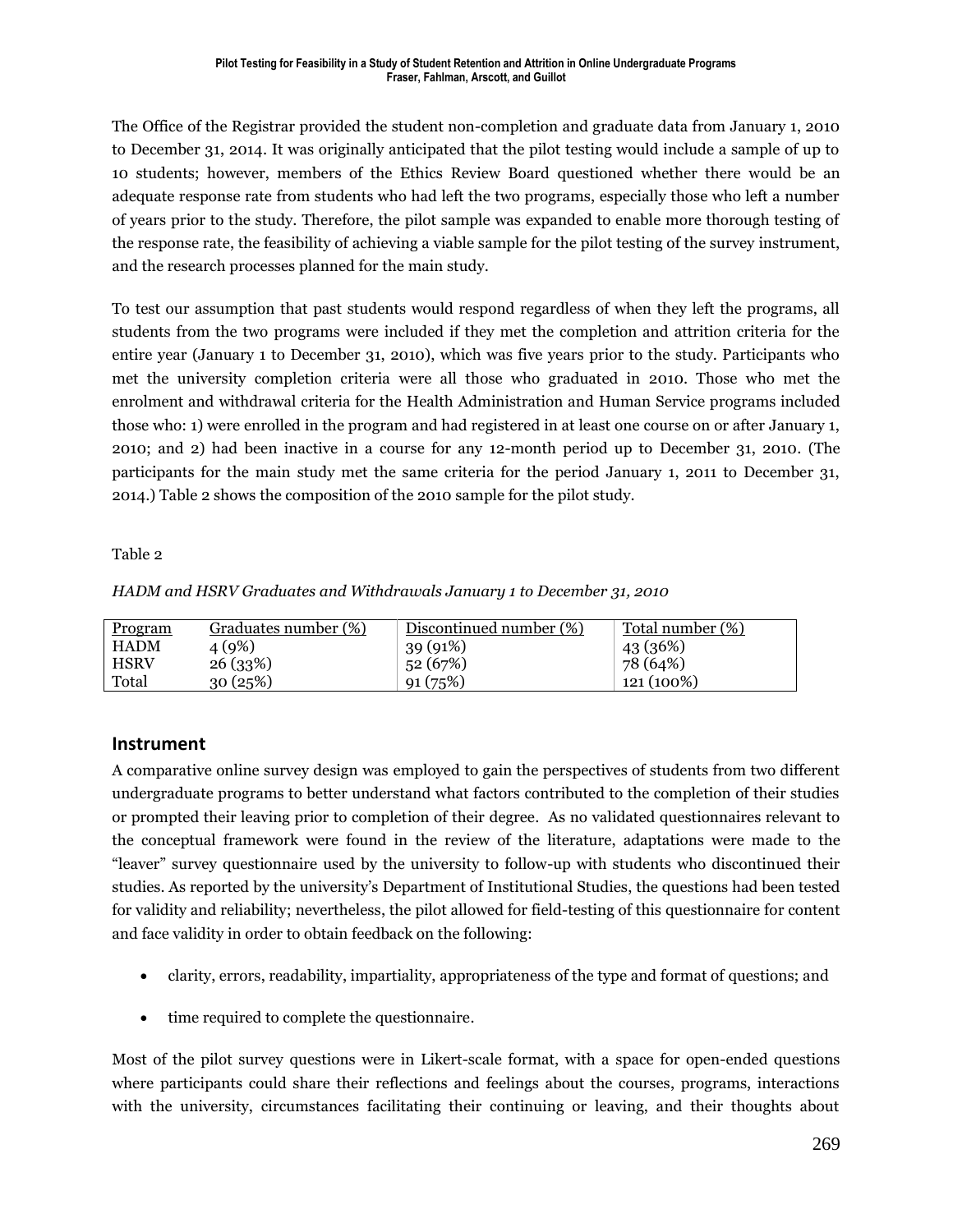returning to this university, either to complete their undergraduate program or to enroll in graduate studies. The questionnaire also included questions on demographic data related to student personal profiles: place of residence (rural or urban), gender, age, marital status, dependents, previous experience with distance education, and institutional data: program information, the length of time as a student, reasons for leaving, factors that facilitated continuing on to graduation, etc.

As much as possible, the survey questions were organized related to personal, institutional, and circumstantial variables. Attempts were made to eliminate bias and to systematically incorporate accepted best practices into the survey (Friedman, Friedman, & Gluck, 1988; Friedman & Amoo, 1999). The final version of the pilot survey was comprised of 66 questions, which were converted to LimeSurvey Version 1.92+, an online Open Source Survey Application, using both Likert rating scale format and open-ended questions.

### **Process**

The pilot testing process occurred over the first four weeks of the project. Institutional data on the student populations from the two programs was reviewed and the prospective respondents who graduated were differentiated from those who discontinued their program. The research assistants consulted Constant Contact (2015) for tips on writing effective invitations, and a decision was made to use three types of emails to communicate the main messages about the survey. First, an invitation email would provide information about the study, introduce prospective participants to the survey, invite them to participate, and explain that completing the survey would signify informed consent. Three days after the first invitation, a reminder email would be sent to those who had not yet replied. Finally, an email to express appreciation for their participation would be sent to the respondents after they submitted the completed survey.

The researchers tested the survey process to ensure the appropriate emails were sent and received; that the survey could be easily accessed and completed, and that the answers were recorded correctly in the LimeSurvey system, all of which were successful. Ethical approval for the study was previously granted through the university's Research Ethics Board (REB), however, prior to beginning the pilot study, the final version of the revised questionnaire, the invitation letter, and informed consent form were resubmitted to the REB for information and filing.

The invitation to participate was emailed to 121 potential participants, including a statement that the survey link would remain active for four days to respond. Twenty immediate automated responses indicated that the intended recipients had not been reached due to an incorrect email address. Those not reached included two graduates and six individuals who discontinued from HADM group (43), and seven graduates and five individuals who discontinued from the HSRV group (78). Hence, potentially 101 emails were received out of the possible 121 (83%) candidates. Table 2 illustrates the distribution of participants we believe received the invitation to the pilot study.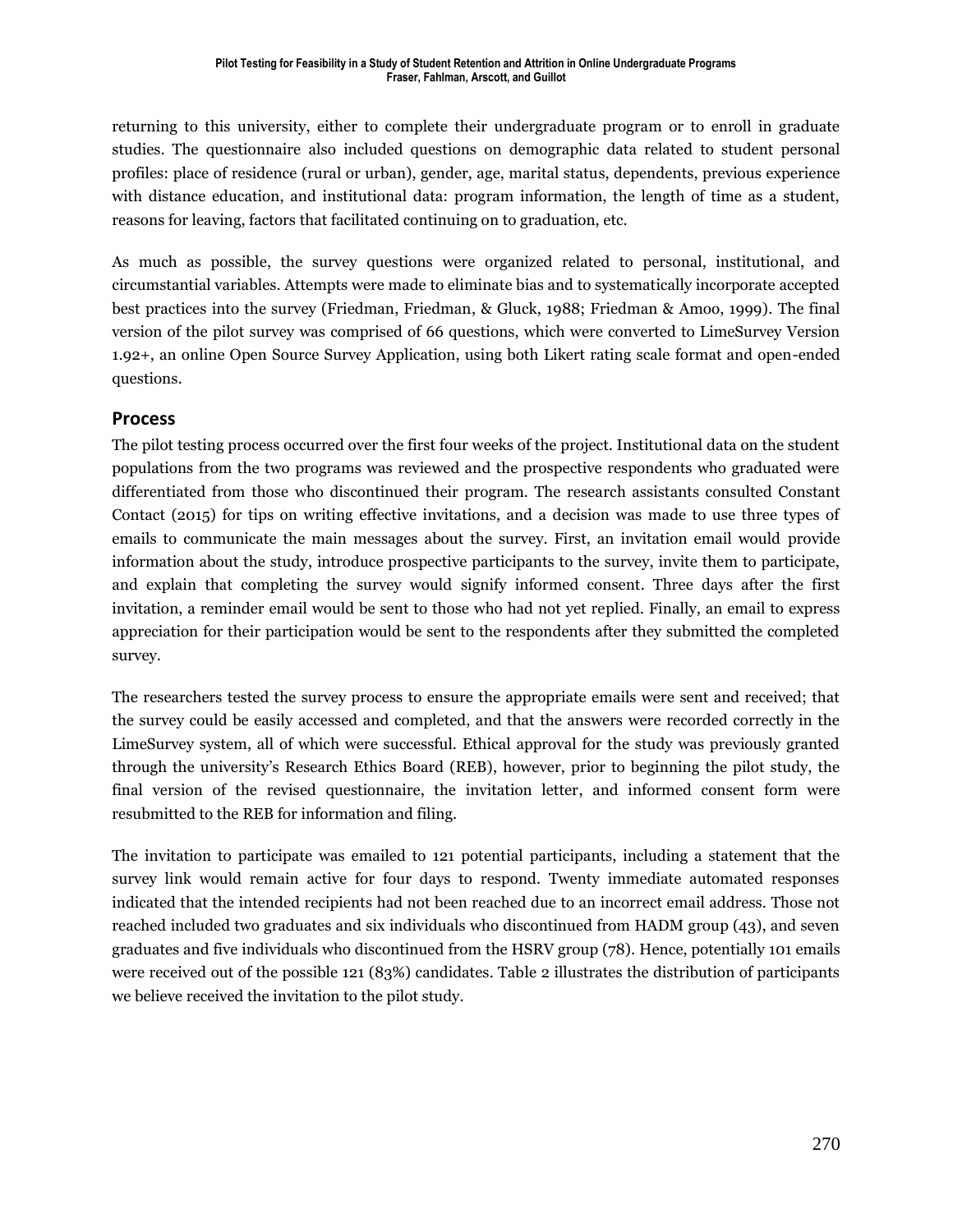Table 3

| Program     | Graduates number (%) | Discontinued number (%) | Total number (%) |
|-------------|----------------------|-------------------------|------------------|
| <b>HADM</b> | $2/4(50\%)$          | 33/39(85%)              | 35/43(81%)       |
| <b>HSRV</b> | 19/26(73%)           | 47/52 (90%)             | 66/78 (85%)      |
| Total       | 21/30(70%)           | 80/91 (88%)             | 101/121(83%)     |

*HADM and HSRV Participants Reached From 2010 Pilot Sample*

### **Results**

#### **Response Rate**

The total responses were quite balanced between the two programs and between the graduates and those who discontinued. Table 4 shows the number of respondents compared to those invited to participate, with an overall adequate response rate of 18%.

Table 4

#### *HADM and HSRV Respondents Compared to Invitees*

| <u>Program</u> | Graduate number (%) | Discontinued number (%) | Total number (%) |
|----------------|---------------------|-------------------------|------------------|
| <b>HADM</b>    | $2/2(100\%)$        | 6/33(18%)               | 8/35(23%)        |
| <b>HSRV</b>    | 6/19(32%)           | 4/47(8.5%)              | 10/66(15%)       |
| Total          | 8/21(38%)           | 10/80(12.5%)            | 18/101(18%)      |

### **Response Pattern**

Within hours after the initial email invitation, six respondents completed the survey. No further responses came until the reminder email was sent on the third day. This indicates that participants are likely to respond close to the time they receive the invitation email, but tend to forget afterwards. Once the reminder email was sent, three people responded within a few hours. One respondent wrote: "Thanks for reminding me about the survey. I ended up filling it out."

The research team deliberated about sending a final reminder on the evening of the fourth day, but decided against it to avoid annoying the students. By the end of that day, seven more individuals responded to the survey bringing the number to 16 at the deadline, with two responses arriving within the next few days for a total of 18.

### **Observations for Improving the Instrument and Methodology**

### **Contacting Participants**

**Type of email address***.* The candidate's type of email address was not verified before emailing the link to the survey; therefore, 20 responses to the invitation email indicated non-delivery, some from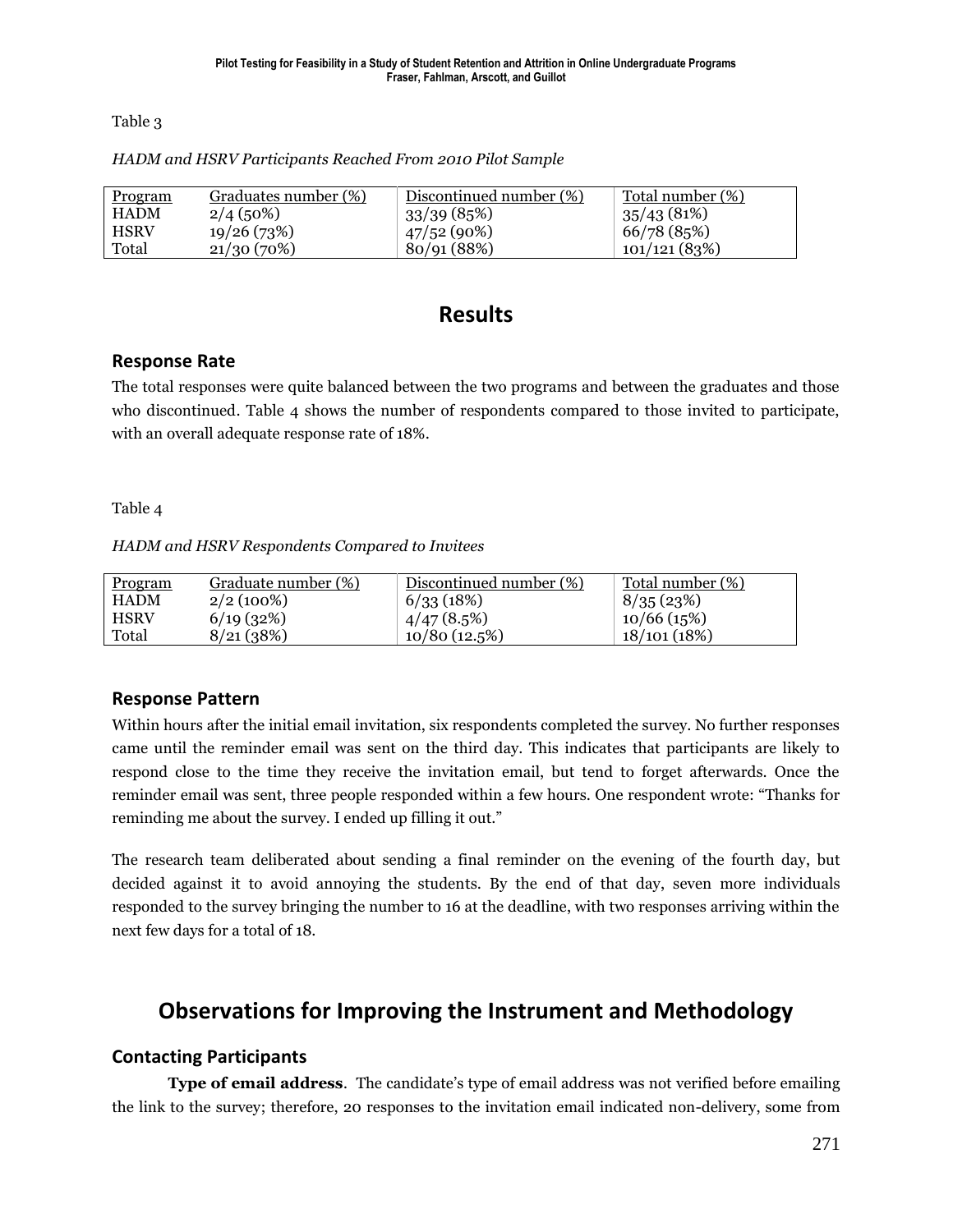automated work email addresses. The research team decided that for the main study, a careful review of the addresses was needed to avoid using government or other email addresses that appeared to be work addresses. It was decided also that those whose invitation emails bounced back would be contacted by phone.

**Reminder emails.** Participant response to the reminder emails indicated that sending reminders was a positive incentive in the pilot, and therefore would not have a negative effect in the main study. In fact, in the pilot, after the reminder on the third day, the number of surveys received increased from six to 18, as shown in Figure 2.



*Figure 2.* Response to reminder emails.

#### **Instrument**

**Time to complete the survey***.* The survey instructions indicated that the 66 questions could be completed in less than 30 minutes. In the pilot, however, the average time to complete the survey was approximately eighteen minutes. The time it takes to complete a survey affects response rates (Cook, Heath, & Thompson, 2000; Walston, Lissitz, & Rudner, 2006); the ideal duration to secure response rates among college student populations is approximately thirteen minutes or less (Fan & Yan, 2010). Koskey, Cain, Sondergeld, Alvim, and Slager (2015) found that students reported that they would be likely to complete a survey "if it is perceived to take less than 10 minutes to complete" and would not likely complete a survey if it was "perceived to take more than 30 minutes to complete" (p. 21). The researchers decided that an average completion time of 20 minutes would garner an acceptable response rate among the targeted student population; accordingly, for the main study, survey instructions were adjusted to indicate that it could be completed in approximately twenty minutes.

**Unanswered questions***.* The rate of answered quantitative questions was high and there was no sign of ambiguity; however, in 13 open-ended questions, eight people did not respond to one or more. In reviewing each question, the lack of response did not seem to be related to the clarity of the questions. Valuable feedback was received from those who did respond to those open-ended questions; therefore, these questions were retained.

**Incomplete questionnaires***.* Of the three incomplete surveys, one participant had completed three out of nine pages, and two others completed two pages. One had been logged into the survey for 10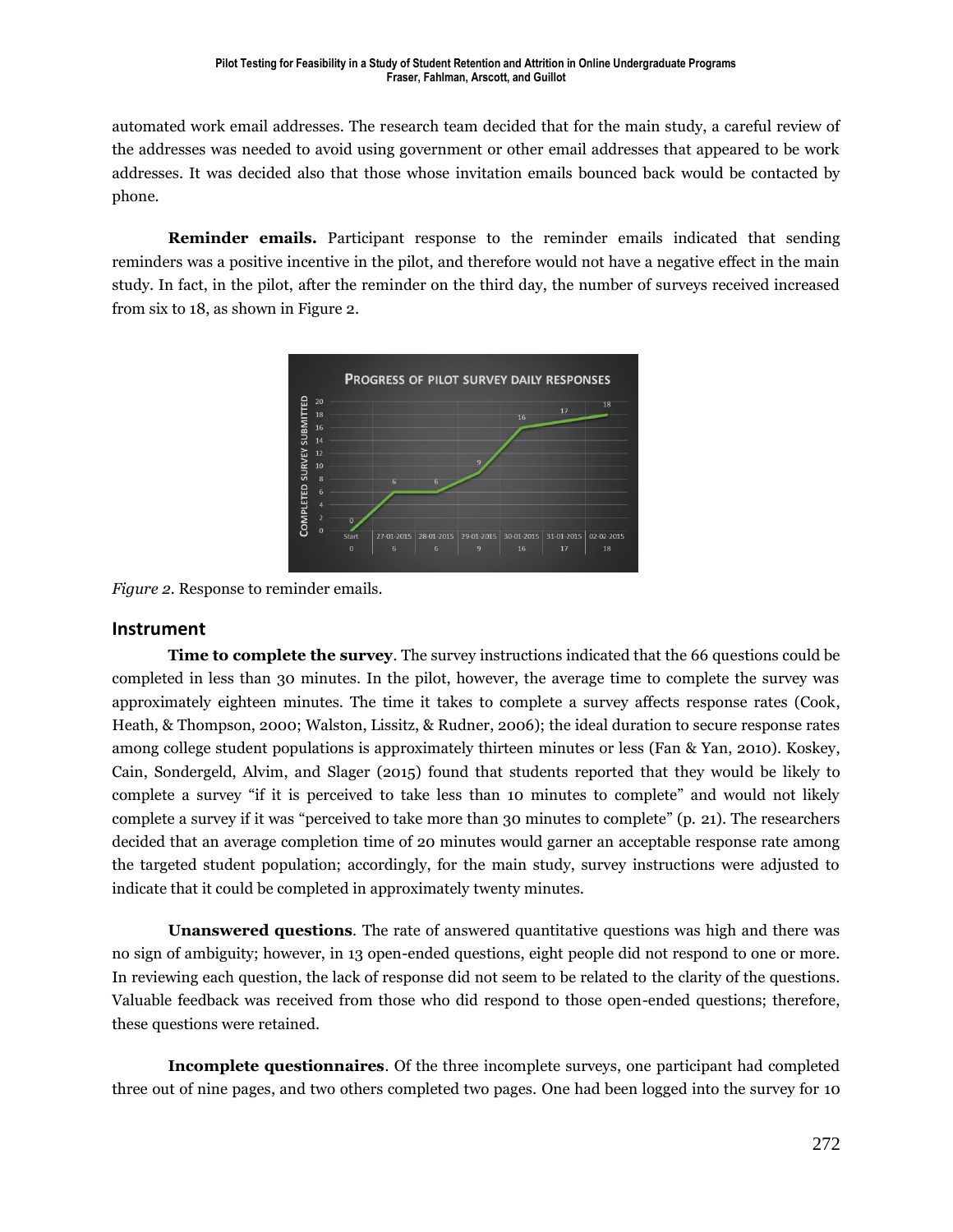minutes, and another for two minutes. We could not determine if students encountered difficulties or deterrents to continue; no navigation problems were apparent that might prompt participants to stop.

**Revisions to the instrument.** Formal recommendations about the survey content and process were not solicited from the pilot group, although participants did provide suggestions to improve the instrument. As a result of the pilot, a few questions were re-ordered under personal, institutional, and circumstantial variables. The body of the survey was revised to improve clarity and facilitate ease of completion by shortening questions whenever possible, changing ranking questions (e.g., order of importance, 1-6) into rating questions (not at all important to very important); presenting and ordering questions to narrow the subsequent questions based on prior responses and relevance to the participant's specific circumstances (e.g., employment, program chosen, graduation, or discontinuation); and permitting multiple answers when appropriate.

In the open-ended questions, two students requested that someone from the university contact them to discuss continuing their education. Considering that others might be interested in continuing their studies, the contact information for the program directors was added for the main study. The researchers also decided that in order to embed as much flexibility as possible into the main investigation, the following statement would be added at the bottom of the questionnaire: "You may always go back to modify any answer if desired. Make sure that you click ion the "next" button to apply the modification you just made." Additionally, it was agreed that questions would be added to elicit feedback about the survey itself, since this information could be useful for further studies.

#### **Limitations of the Pilot**

The main goal of this pilot study was to assess the feasibility of successfully recruiting participants for the study, and to evaluate the technical and navigational aspects of online survey process and the instrument itself. The pilot provided an opportunity to improve our research processes as a precursor to the main investigation. The pilot sample was confined to two undergraduate programs at a single open and online distance university; hence, the data and findings were generated from one institution. These two aspects may limit the generalizability of the pilot findings to other populations. Nevertheless, the conditions for the study are more uniform regarding faculty, course requirements, and institutional elements focusing on a single institution than studying several student groups across institutions and subsequently reduce the threats to internal validity (Robichaud, 2016).

### **Conclusion**

The pilot study undertaken to test the feasibility of the research process and use of Berge and Huang's (2004) retention model as an organizing framework, was vital for informing the main study on attrition and retention of students in two online undergraduate programs. The planned procedures for recruitment and retention of participants, the usability of the questionnaire, and the technology employed for data collection were all tested. The positive responses and relatively good response rate in the pilot from individuals who discontinued their studies, confirmed the feasibility of a larger investigation using a slightly refined process. This was an important outcome given the concern from the Research Ethics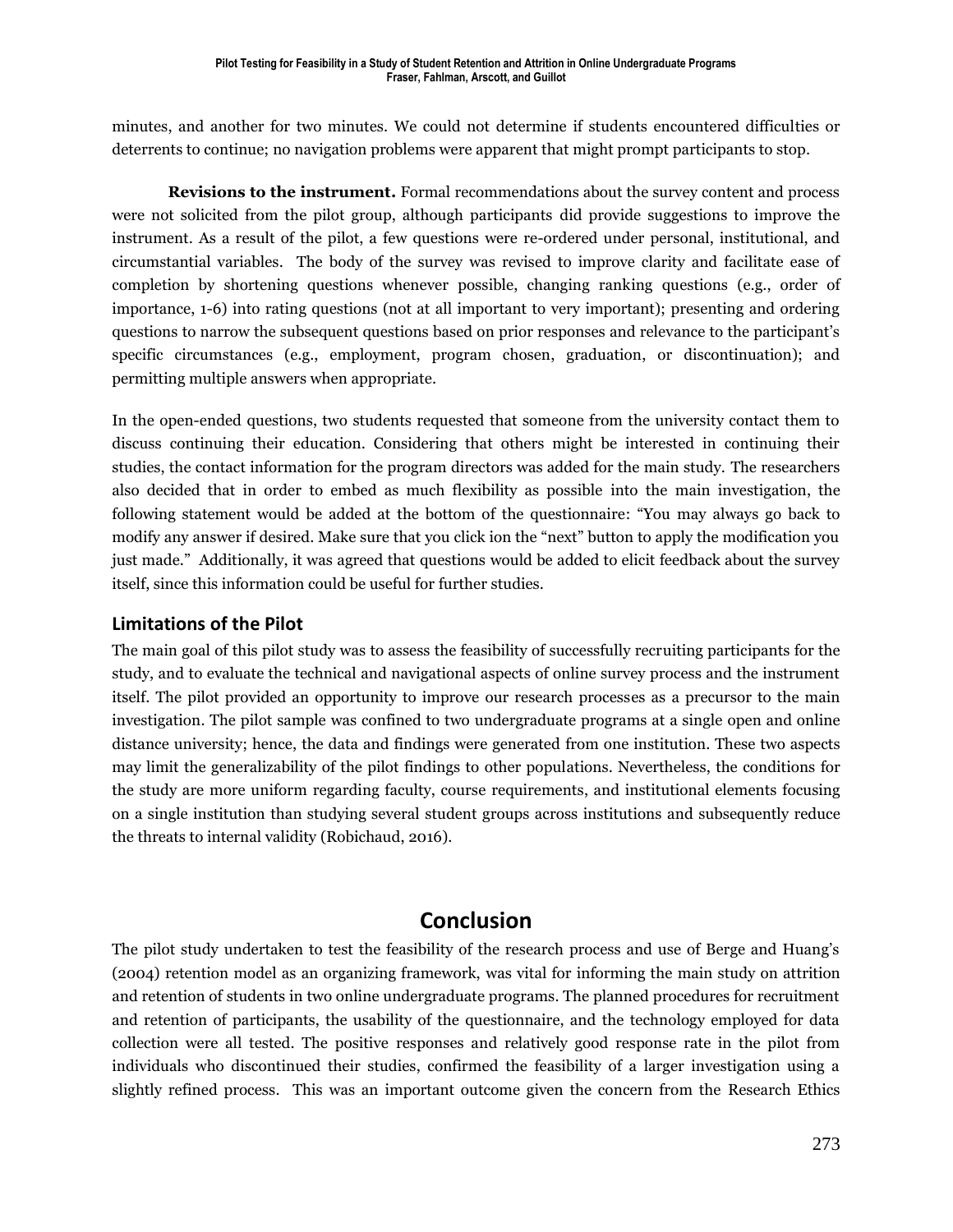Board that distance education students who discontinued their studies would be unlikely to respond, especially if they left five years previously.

Furthermore, the pilot demonstrated that the online open source survey was conducive for data collection, which also supported the researchers' commitment to openness in all aspects of education and research. Finally, it was evident from the pilot that in an open and online learning context, the Berge and Huang's (2004) retention model is an effective framework for organizing the factors affecting student attrition and retention. This paper highlights the value of pilot testing in terms of improving the design of research studies, adds to the body of knowledge on pilot studies, and contributes to the development of best practices in open and distance education.

## References

- Ackerman, W. B., & Lohnes, P. R. (1981). *Research methods for nurses*. New York, NY: McGraw-Hill Book Company.
- Algase, D. L. (2009). To publish or not: that is not the real pilot study question? *Research and Theory for Nursing Practice, 23*(2), 83-84.
- Arain, M., Campbell, M. J., Cooper, C. L., & Lancaster, G. A. (2010). What is a pilot or feasibility study? A review of current practice and editorial policy. *BMC Medical Research Methodology, 10*(67). doi: 10.1186/1471-2288-10-67.
- Beebe, L. H. (2007). What can we learn from pilot studies? *Perspectives in Psychiatric Care*, *43*(4), 213– 8. doi: 10.1111/j.1744-6163.2007.00136.x
- Berge, Z. L., & Huang, Y. P. (2004). A model for sustainable student retention: A holistic perspective on the student dropout problem with special attention to e-learning. *DEOSNEWS, 13*(5). Retrieved from [https://www.researchgate.net/profile/Zane\\_Berge/publication/237429805\\_A\\_Model\\_for\\_Sust](https://www.researchgate.net/profile/Zane_Berge/publication/237429805_A_Model_for_Sustainable_Student_Retention_A_Holistic_Perspective_on_the_Student_Dropout_Problem_with_Special_Attention_to_e-Learning/links/0deec52f30b93d72a1000000.pdf) [ainable\\_Student\\_Retention\\_A\\_Holistic\\_Perspective\\_on\\_the\\_Student\\_Dropout\\_Problem\\_with](https://www.researchgate.net/profile/Zane_Berge/publication/237429805_A_Model_for_Sustainable_Student_Retention_A_Holistic_Perspective_on_the_Student_Dropout_Problem_with_Special_Attention_to_e-Learning/links/0deec52f30b93d72a1000000.pdf) Special Attention to e-Learning/links/0deec52f30b93d72a1000000.pdf
- Bowen, D. J., Kreuter, M., Spring, B., Cofta-Woerpel, L., Linnan, L., Weiner, D., … Fernandez, M. (2009). How we design feasibility studies. *American Journal of Preventive Medicine*, *36*(5), 452-457.
- Brink, P. J., & Wood, M. J. (1983). *Basic steps in planning nursing research*. Monterey, CA: Wadsworth.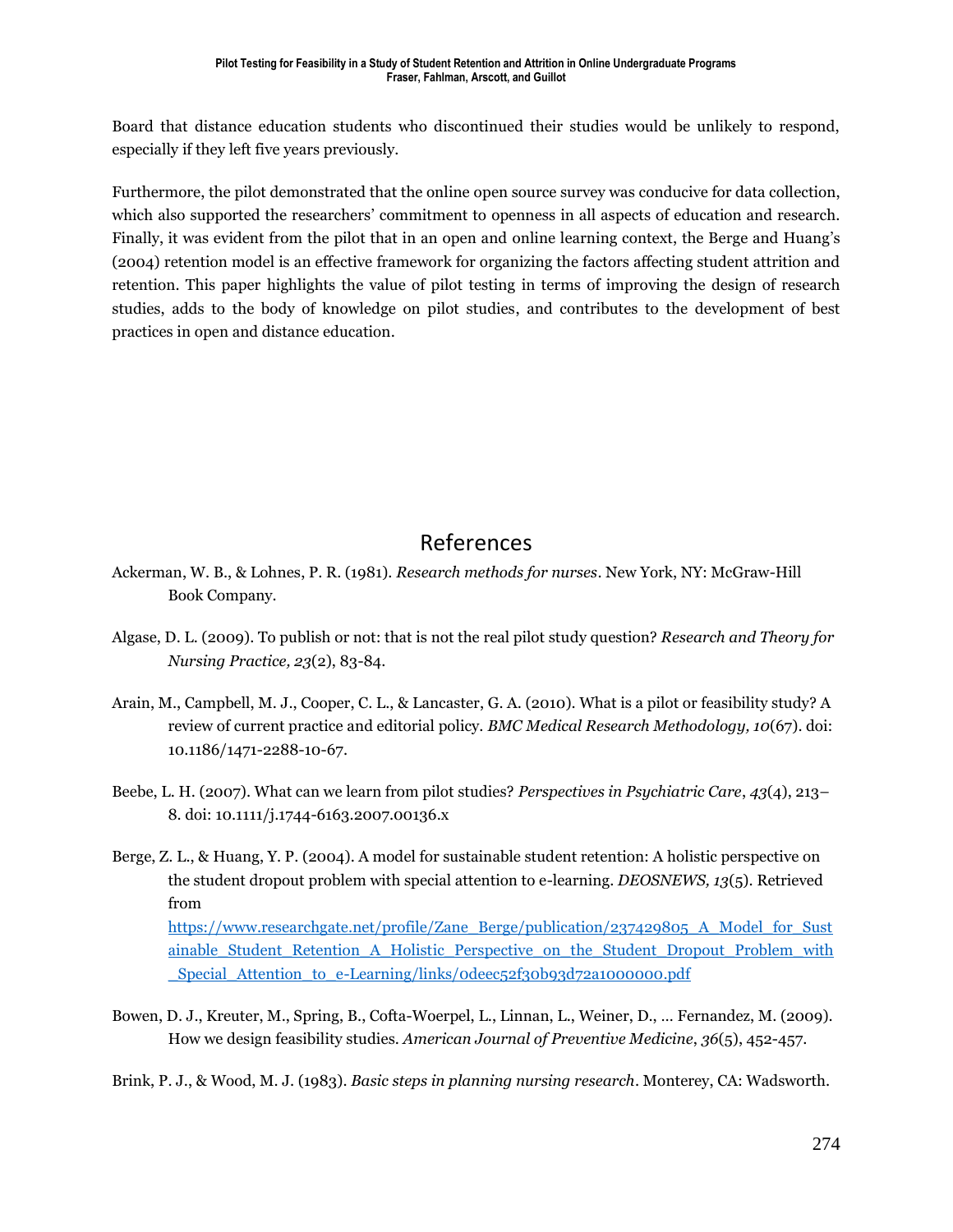- Bugge, C., Williams, B., Hagen, S., Logan, J., Glazener, C., Pringle, S., & Sinclair, L. (2013). A process for decision-making after pilot and feasibility trials (ADePT): development following a feasibility study of a complex intervention for pelvic organ prolapse. *Trials, 14*(1), 353.
- Burns, N., & Grove, S. K. (1987). *The practice of nursing research conduct, critique and utilization*. Philadelphia, PA: W. B. Saunders Company.
- Chu, S-Y. (2013). Teacher efficacy beliefs toward serving culturally and linguistically diverse students in special education: Implications of a pilot study. *Education and Urban Society*, *45*(3), 385–410.
- Cohen, L., Manion, L., & Morrison, K. (2007). *Research methods in education* (6th ed.). London: Routledge/Falmer.
- Collins English Dictionary. (2014). Pilot study. Retrieved from <http://www.thefreedictionary.com/pilot+study>
- Conn, V. S., Algase, D. L, Rawl, S. M., Zerwic, J. J., & Wyman, J. F. (2010). Publishing pilot intervention work. *Western Journal of Nursing Research*, *32*(8) 994–1010. doi: 10.1177/0193945910367229
- Connelly, L. M. (2008). Pilot studies. *Medsurg Nursing, 17*(6), 411–413.
- Constant Contact. (2015). Constant contact email marketing software. Retrieved from <https://www.constantcontact.com/index.jsp>
- Cook, C., Heath, F., & Thompson, R. L. (2000). A meta-analysis of response rates in web- or internetbased surveys. *Educational and Psychological Measurement*, *60*(6), 821-836.
- Cope, D. G. (2015). Conducting pilot and feasibility studies. *Oncology Nursing Forum*. *42*(2), 196-197. doi: 10.1188/15.ONF.196-197.
- Dobkin, B. H. (2009). Progressive staging of pilot studies to improve Phase III trials for motor interventions. *Neurorehabilitation & Neural Repair*, *23*(3), 197-206.
- Doody, O., & Doody, C. M. (2015). Conducting a pilot study: Case study of a novice researcher. *British Journal of Nursing, 24*(21), 1074-1078.
- Eldridge, S. M., Lancaster, G. A., Campbell, M. J., Thabane, L., Hopewell, S., Coleman, C. L., & Bond, C. M. (2016). Defining feasibility and pilot studies in preparation for randomised controlled trials: Development of a conceptual framework. *PLoS One*, *11*(3). doi:10.1371/journal.pone.0150205
- Fan, W., & Yan, Z. (2010). Factors affecting response rates of the web survey: A systematic review. *Computers in Human Behavior*, *26*(2), 132-139. doi: 10.1016/j.chb.2009.10.015
- Friedman, H. H., & Amoo, T. (1999). Rating the rating scales. *Journal of Marketing Management*. *9*(3), 114-123.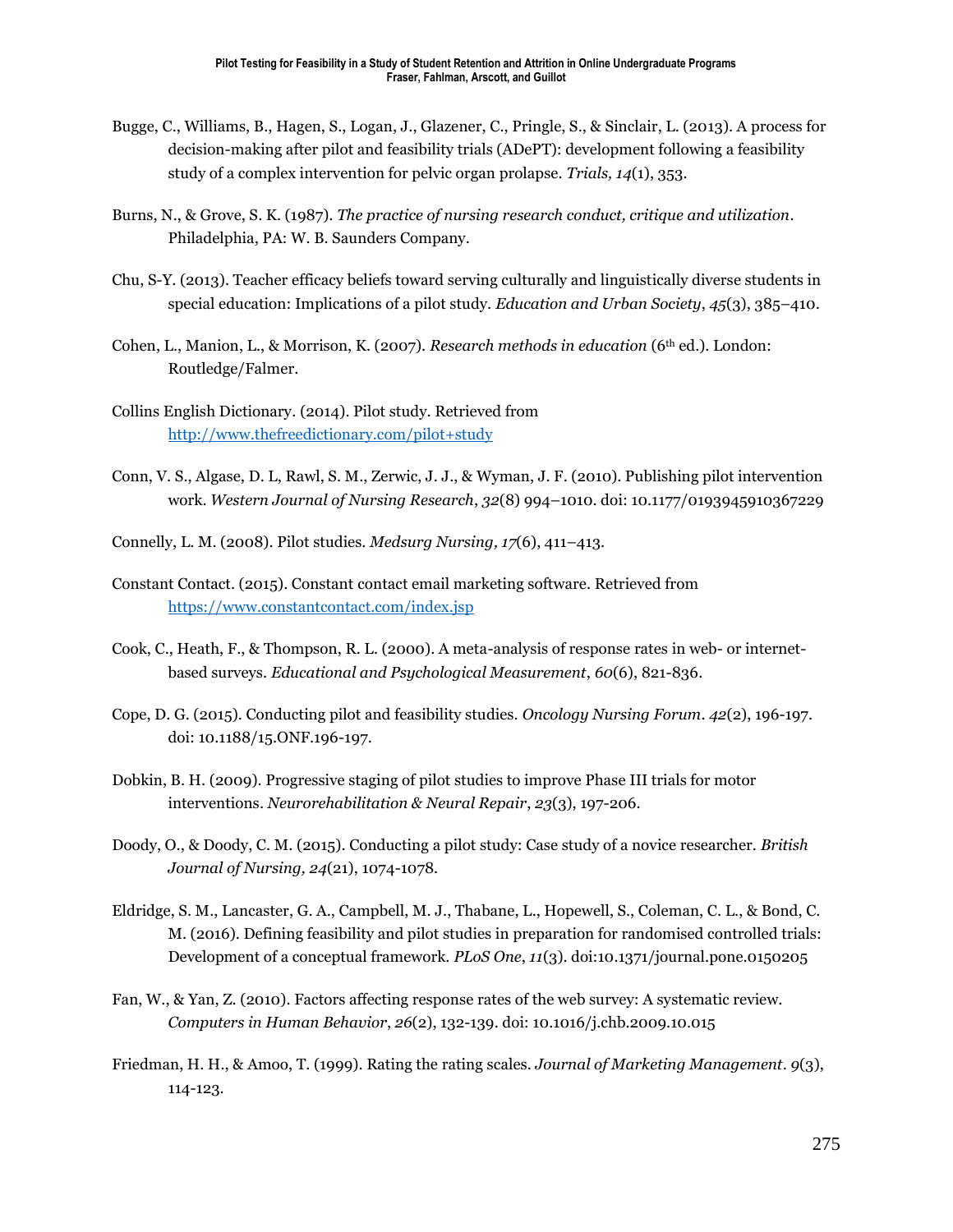- Friedman, H. H., Friedman, L. W., & Gluck, B. (1988). The effects of scale-checking styles on responses to a semantic differential scale. *Journal of the Market Research Society*, *30*(4), 477-482.
- Gitlin, L. N. (2013). Introducing a new intervention: An overview of research phases and common challenges. *The American Journal of Occupational Therapy*, *67*(2), 177-184.
- Gudmundsdottir, G. B., & Brock-Utne, B. (2010). An exploration of the importance of piloting and access as action research. *Educational Action Research, 18*(3), 359-372.
- Heyman, E. (2010, Winter). Overcoming student retention issues in higher education online programs. *Online Journal of Distance Learning Administration*, *13*(4). Retrieved from <http://www.westga.edu/~distance/ojdla/winter134/heyman134.html>
- Hinds, P. S., & Gattuso, J. S. (1991). Measuring hopefulness in adolescents. *Journal of Pediatric Oncology Nursing 8*(2), 92-94.
- Jairath, N., Hogerney, M., & Parsons, C. (2000). The role of the pilot study: A case illustration from cardiac nursing research. *Applied Nursing Research*, *13*(2), 92–96.
- Kim, Y (2011). The pilot study in qualitative inquiry: Identifying issues and learning lessons for culturally competent research. *Qualitative Social Work, 10*(2), 190-206. doi: 10.1177/1473325010362001
- Koskey, K. L. K., Cain, B., Sondergeld, T. A., Alvim, H. G., & Slager, E. M. (2015). A mixed-methods investigation of factors and scenarios influencing college students' decision to complete surveys at five mid-western universities. *Mid-Western Educational Researcher, 27*(1). Retrieved from [http://www.mwera.org/MWER/volumes/v27/issue1/v27n1-Koskey-et-al-FEATURE-](http://www.mwera.org/MWER/volumes/v27/issue1/v27n1-Koskey-et-al-FEATURE-ARTICLES.pdf)[ARTICLES.pdf](http://www.mwera.org/MWER/volumes/v27/issue1/v27n1-Koskey-et-al-FEATURE-ARTICLES.pdf)
- Lancaster, G. A. (2015). Pilot and feasibility studies come of age! *Pilot and Feasibility Studies*, *1*(1), 1.
- Lancaster, G. A., Dodd, S., & Williamson, P. R. (2004) Design and analysis of pilot studies: recommendations for good practice. *Journal of Evaluation in Clinical Practice, 10(*2), 307-12.
- Lee, E. C., Whitehead, A. L., Jacques, R. M., & Julious, S. A. (2014). The statistical interpretation of pilot trials: Should significance thresholds be reconsidered? *BMC Medical Research Methodology*, *14*(1), 41.
- Leon, A.C., Davis, L. L., & Kraemer, H. C. (2011). The role and interpretation of pilot studies in clinical research. *Journal of Psychiatric Research, 45*(5): 626–629. doi: 10.1016/j.jpsychires.2010.10.008
- Lieswiadomy, R. M. (1987). *Foundations of nursing research.* Norwalk, CT: Appleton & Lange.
- Moore, C. G., Carter, R. E., Nietert, P. J., & Stewart, P. W. (2011). Recommendations for planning pilot studies in clinical and translational research. *Clinical and Translational Science*, *4*(5), 332-337.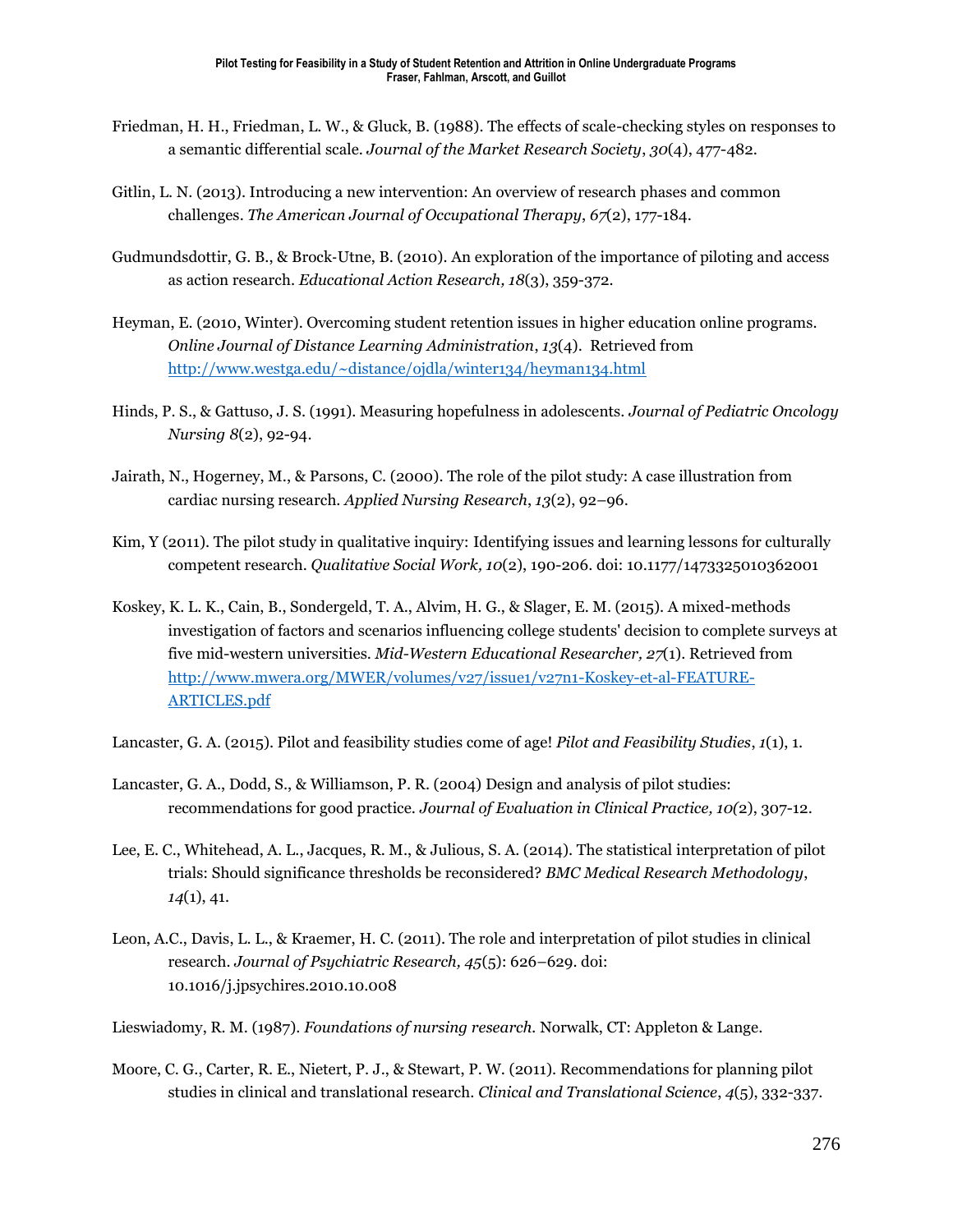- Morin, K.H. (2013). Value of a pilot study. *Journal of Nursing Education, 52*(10): 547–548. doi:10.3928/0148483420130920-10
- O'Cathain, A., Hoddinott, P., Lewin, S., Thomas, K., Young, B., Adamson, J., … Donovan, J. (2015). Maximising the impact of qualitative research in feasibility studies for randomised controlled trials: Guidance for researchers. *Pilot and Feasibility Studies 1*(1), 32. Retrieved from <http://tinyurl.com/owaskpe>
- Orsmond, G. I., & Cohn, E. S. (2015). The distinctive features of a feasibility study: Objectives and guiding questions. *Occupational Therapy Journal of Research*. Advance online publication. doi: 10.1177/1539449215578649.
- Polit, D. F., & Beck, C. T. (2004). *Nursing research: Principles and methods*. Philadelphia, PA: Lippincott Williams & Wilkins.
- Polit, D. F., & Hungler, B. P. (1987). *Essentials of nursing research*. (3rd ed.). Philadelphia, PA: J. B. Lippincott.
- Prescott, P. A., & Soeken, K. L. (1989). The potential uses of pilot work. *Nursing Research*, *38*(1), 60.
- Randolph, J. J., & Crawford, L. M. (2013). Factorial validity and reliability of the sense of community in online courses scale. *Journal of Interactive Online Learning*, *12*(2), 54-71.
- Rintala, U, Andersson, S. & Kairamo, A. K. (2012). How to retain students in higher engineering education? Findings of the ATTRACT project. *Structural Engineering Forum of India Annual Conference.* Retrieved from [http://www.attractproject.org/sites/default/files/document/WP8\\_SEFI\\_2012%20present.pdf](http://www.attractproject.org/sites/default/files/document/WP8_SEFI_2012%20present.pdf)
- Robichaud, W. (2016). Orientation programs to increase retention in online community college courses. *Distance Learning, 13*(2), 52-64.
- Snow, K. (2016). Opting in or opting out: The role of hybrid learning course design on student persistence decisions in an indigenous pre-nursing transitions program. *International Journal of E-Learning & Distance Education, 32*(1). Retrieved from <http://www.ijede.ca/index.php/jde/article/view/948/1610>
- Thabane, L., Ma, J., Chu, R., Cheng, J., Ismaila, A., Rios, L. P., ... Goldsmith, C. H. (2010). A tutorial on pilot studies: The what, why and how. *BMC Medical Research Methodology*, *10*(1), 1. doi: 10.1186/1471-2288-10-1
- Tickle-Degnen, L. (2013). Nuts and bolts of conducting feasibility studies. *American Journal of Occupational Therapy, 67*(2), 171–176. doi: 10.5014/ajot.2013.006270
- Tinto, V. (1975). Dropouts from higher education: A theoretical synthesis of the recent literature. *A Review of Educational Research*, *45*, 89-125.